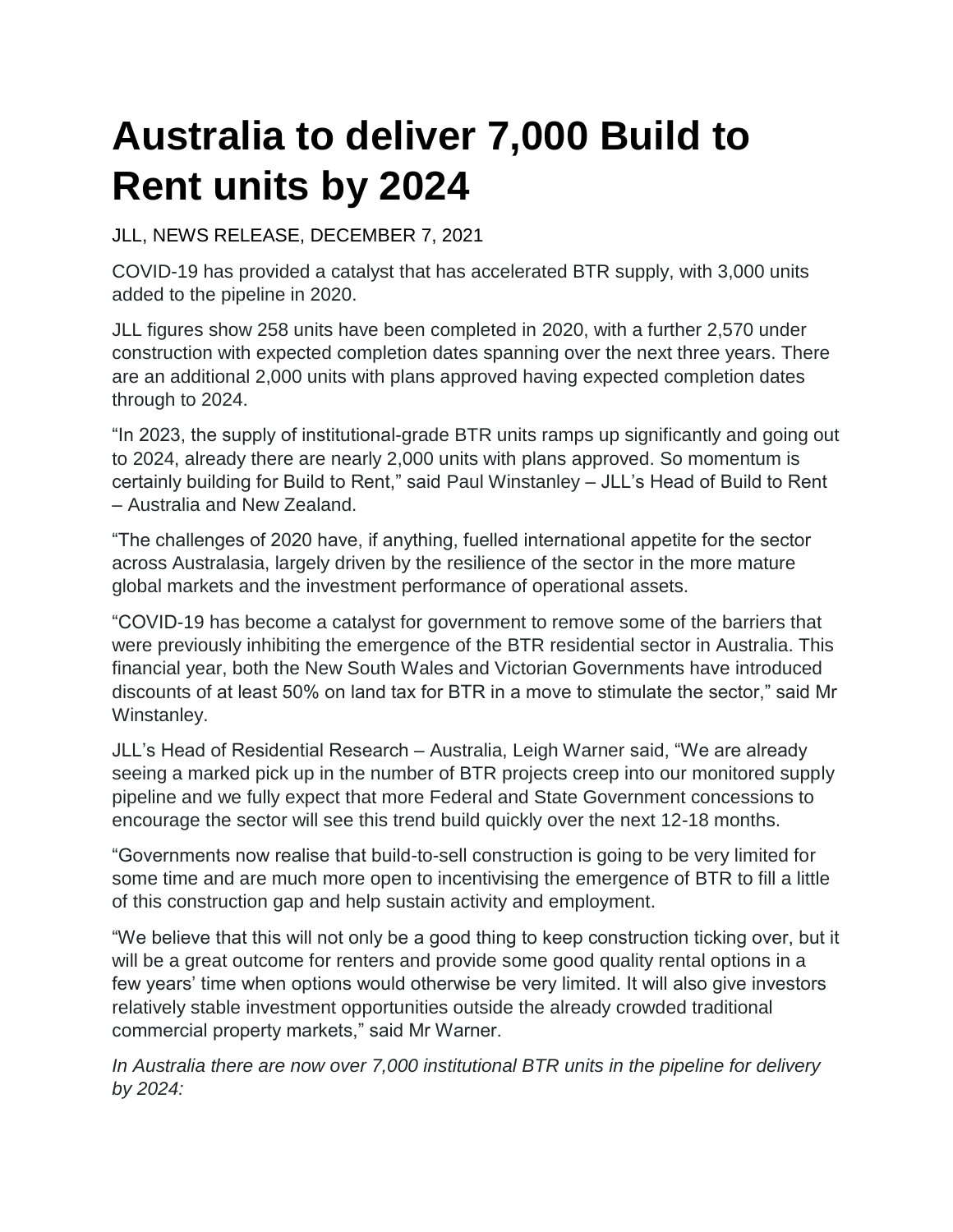

## Fig 9 Australian institutional BTR Pipeline

*Source: JLL*

## Supply pipeline by City:

JLL's latest report, '*Build to Rent Investment Review and Outlook*' examines the fourfold proposition of BTR. BTR is valuable because it is practical and predictable, experiential, and societally desirable as well as financially beneficial and resilient in challenging times.

The Report show that at a city level, Melbourne has had the strongest growth of BTR units, currently accounting for 68% of the supply pipeline. Sydney is at 21%.

JLL's Director of Alternative Investments, David Hill said, "The availability of scalable sites in Melbourne has contributed to the weight of the development pipeline. Sydney remains highly competitive for sites however we expect pipeline to build in response to the tax measures announced by the NSW government which will make BTR development and investment within the state more viable. The VIC government has also announced similar measures in the recent budget to attract additional investment in the sector.

"At a time when global investors are increasing their weighting and exposure to alternative asset classes, Living Sector investments are continuing to form a significant component of their strategy. This is owed to their diversified income profile, countercyclical nature of returns and most importantly, providing a needs-based residential offering on flexible contract terms," Mr Hill said.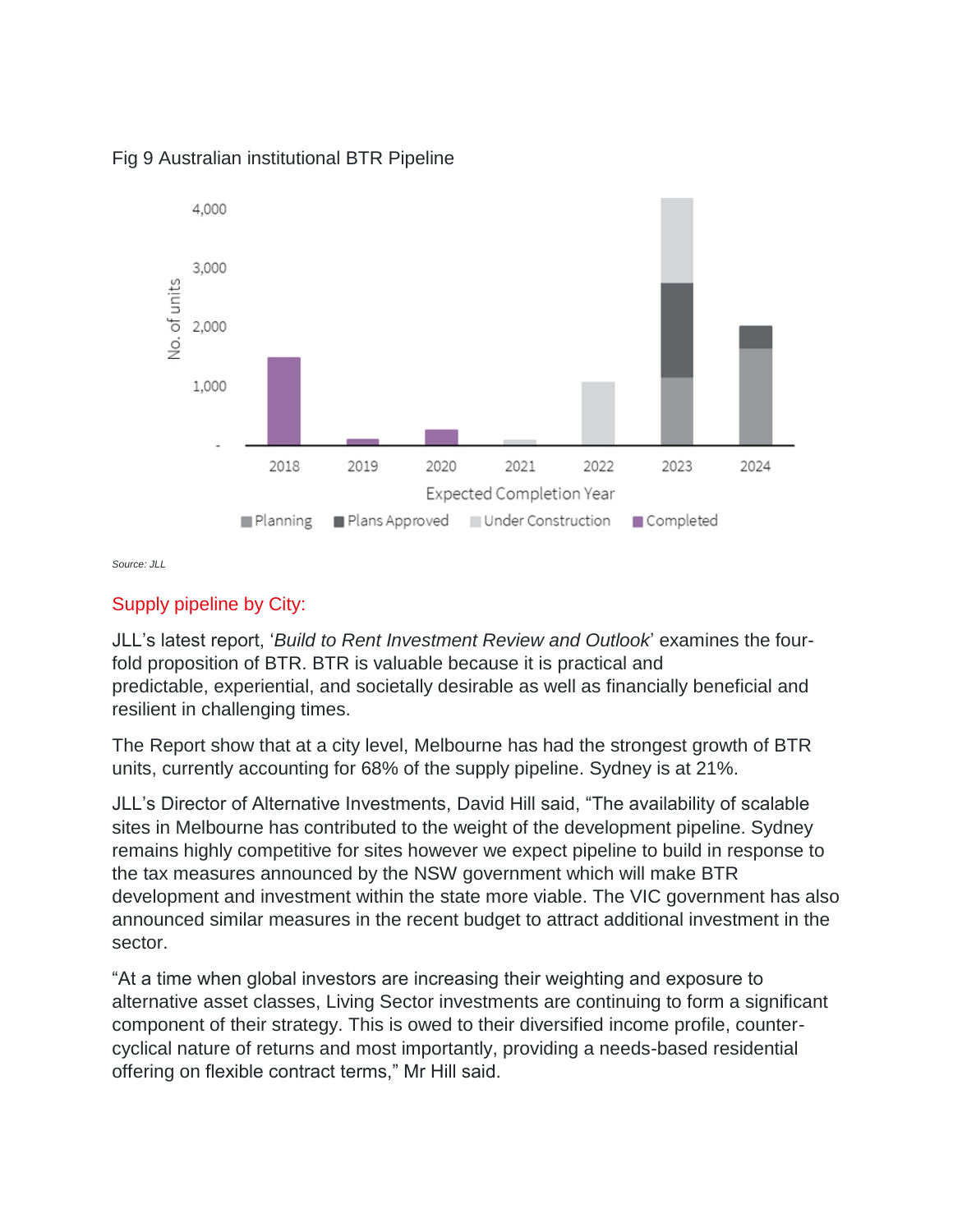

## Fig 10 Australian institutional BTR Pipeline breakdown

Fig 11 Major Australian BTR announced in 2020

| Announced | Developer                 | Project                          | <b>Address</b>                                                  | <b>State</b> | Operator                 | Apartments | <b>Status</b> |
|-----------|---------------------------|----------------------------------|-----------------------------------------------------------------|--------------|--------------------------|------------|---------------|
| 4Q20      | <b>Frasers</b>            | Fortitude<br>Valley <sup>1</sup> | 210<br><b>Brunswick</b><br><b>Street</b><br>Fortitude<br>Valley | <b>QLD</b>   | Frasers                  | 354        | Planning      |
| 4Q20      | <b>Mirvac</b>             | Liv<br>Newstead <sup>2</sup>     | 60 Skying<br>Terrace<br><b>Newstead</b>                         | <b>QLD</b>   | Liv by Mirvac            | 390        | Planning      |
| 3Q20      | Suleman<br>Group          | Union<br>Quarter <sup>3</sup>    | 31-69<br><b>McLister</b><br><b>Street</b><br>Spotswood          | <b>VLC</b>   | $\overline{\phantom{a}}$ | 300        | Construction  |
| 3Q20      | Mirvac &<br><b>Milleu</b> | Albert<br><b>Fields</b>          | 395-403<br>Albert<br><b>Street</b>                              | <b>VLC</b>   | Liv by Mirvac            | 527        | Planning      |